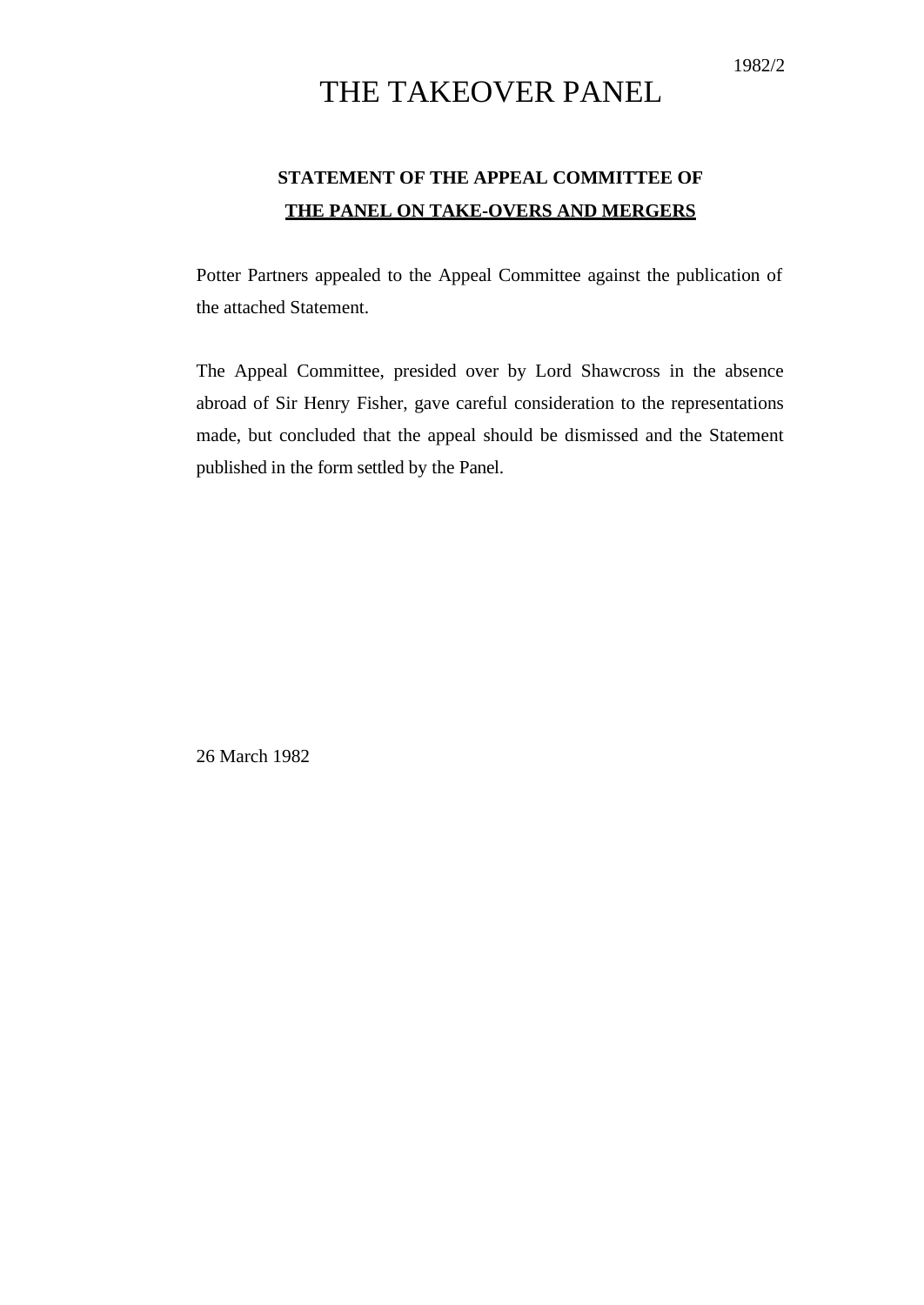## **ASSOCIATED COMMUNICATIONS CORPORATION PLC ("ACC")**

The Panel met on 15 and 19 March to consider a submission by the Panel executive that breaches of the City Code on Take-overs and Mergers had occurred in the course of dealings in the London market over the period 2-5 March. These transactions were made in the non- voting "A" Ordinary stock units in ACC by TVW Enterprises Limited ("TVW"), an Australian company dealing through Potter Partners who in turn dealt through T C Coombs & Co, at a time when a variety of bids for ACC were in existence. These bids included two made by the Bell Group Limited ("Bell"), another Australian company, the price of the higher of these two bids being 85p per stock unit. The transactions in question were the following:-

| Date               | Number of          |          | Price |
|--------------------|--------------------|----------|-------|
|                    | <b>Stock Units</b> |          |       |
| Tuesday 2 March    | 100,000            | purchase | 88    |
| $^{\prime\prime}$  | 100,000            | purchase | 88½   |
| Wednesday 3 March  | 250,000            | purchase | 88    |
| $^{\prime\prime}$  | 50,000             | purchase | 90    |
| Thursday 4 March   | 25,000             | purchase | 91    |
| $\pmb{\mathsf{H}}$ | 100,000            | purchase | 92    |
| $^{\prime\prime}$  | 50,000             | sale     | 92    |
| Friday 5 March     | 50,000             | purchase | 93    |
| $^{\prime\prime}$  | 75,000             | purchase | 94    |
| $^{\prime\prime}$  | 225,000            | purchase | 95    |
|                    |                    |          |       |

The Panel found that at all material times TVW and Bell were associates and were acting in concert in relation to ACC.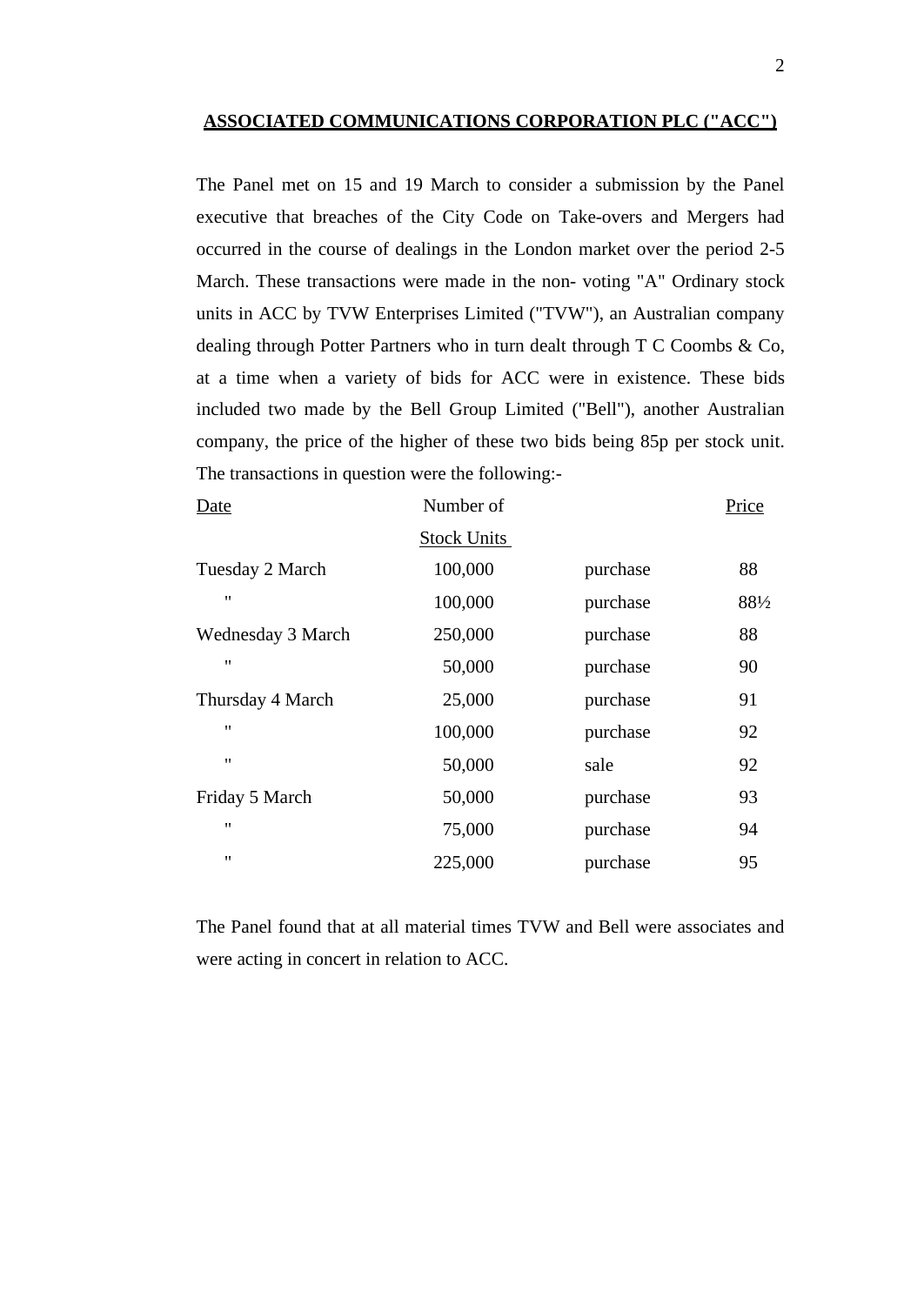As regards TVW and Bell the Panel found that:

- 1 by instructing its broker to purchase on behalf of TVW the nonvoting "A" Ordinary stock units in ACC in question on the four days 2-5 March 1982 TVW breached Rule 31 of the Code in failing to ensure the announcement of the details of the purchases by 12.00 noon on the day after the dealing date;
- 2 by not ensuring the immediate announcement of higher offers to all shareholders of ACC to match the prices paid in the market on 2-5 March 1982, Bell were in breach of Rule 32(1) of theCode;
- 3 by selling 50,000 non-voting "A" Ordinary stock units on 4 March 1982 without seeking the permission of the Panel executive, TVW were in breach of paragraph 3 of Practice Note 1.

The Panel found that these breaches were not in any sense deliberately made, but did reflect a culpable failure to ensure that the requirements of the Code were being met. A direct consequence of this failure was that a false market, in the sense of a market denied information which should properly have been made available to it, did exist for an extended period of time. The Panel concluded that the actions of TVW and Bell in committing these breaches of the Code are deserving of censure.

The Panel observe that at the relevant time neither TVW nor Bell were using the services of financial advisers in London. Had they had such advisers and made them aware of the actions they contemplated, the Panel have no doubt that the breaches of the Code would have been avoided. The Panel accordingly takes this opportunity of underlining strongly the importance which should be attached by a bidder to securing adequate professional advice in what is always liable to become a complex situation. The need is plainly the more compelling for bidders who, by reason for example of residence elsewhere, are unlikely to be familiar with the rules and practices of the London market.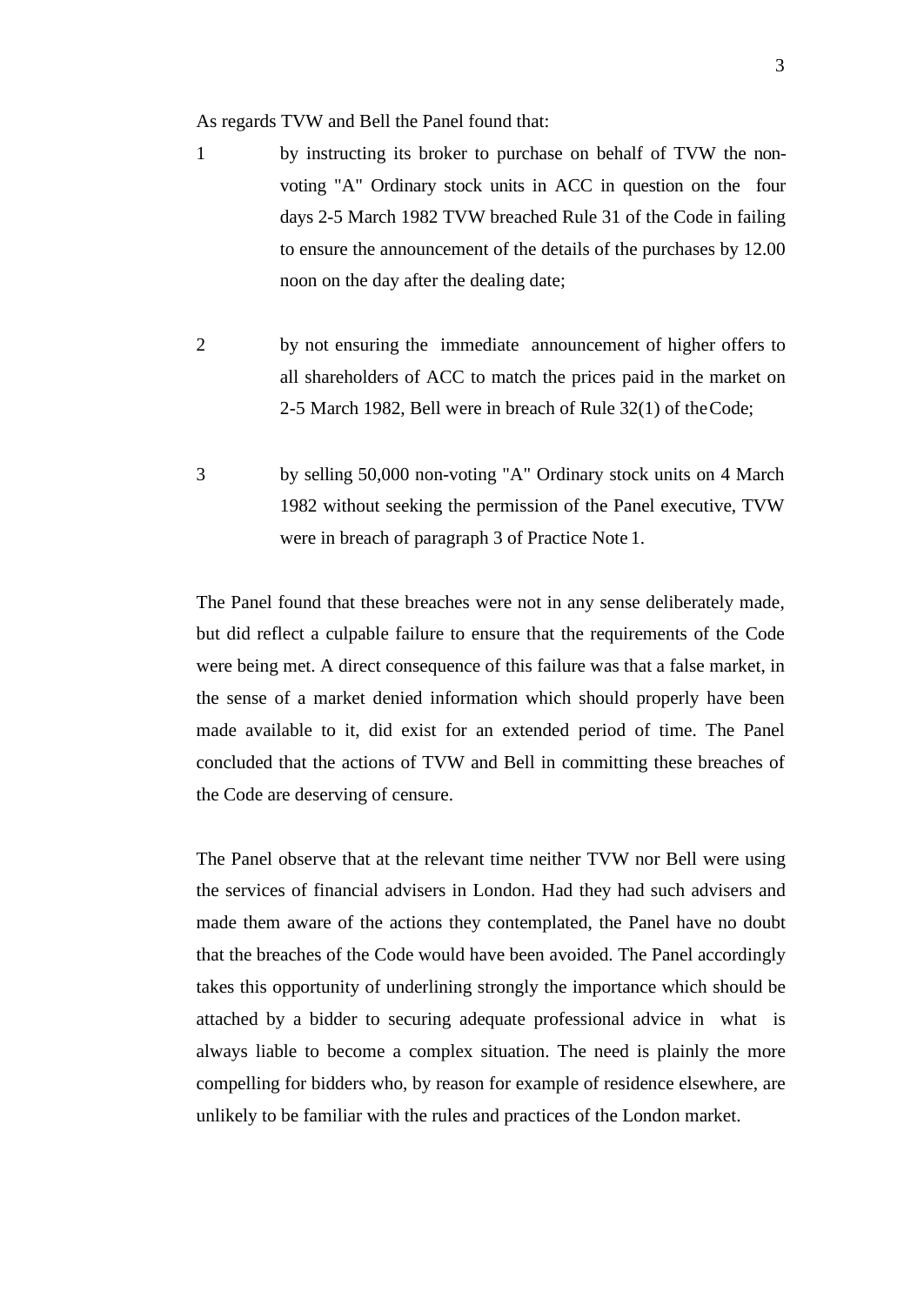The Panel went on to consider the position of Potter Partners and T C Coombs & Co in relation to these dealings. Potter Partners are a leading Australian stockbroking firm having their headquarters in Melbourne, but maintaining a branch office in London. The orders for the dealings under enquiry were passed through the London office and it was with the London office that the Panel were concerned. Because the firm was not a member of The Stock Exchange in London it placed the orders with T C Coombs & Co who are members of that Exc hange. Potter Partners, act in Australia as brokers to TVW; however, the London office of Potter Partners dealt in their own name and did not disclose that they were acting as brokers, which was in accordance with their normal practice.  $T C$  Coombs  $\&$  Co did not appreciate this.

The Panel were informed that all partners in the firm of Potter Partners are holders of a Principal's Licence, issued by the Department of Trade under the Prevention of Fraud (Investments) Act 1958. The Panel found that the London office is largely inexperienced in matters relating to transactions in United Kingdom securities, certainly where a take-over bid is involved. The function of the London office is to deal in Australian securities, their transactions in other securities being extremely rare. The partner in London responsible made enquiries of TVW as to disclosure requirements in London, and was assured that there were none. This partner has accepted that he was largely unaware of the contents of the Code and was not sufficiently informed as to his responsibilities and obligations as a licensed dealer in securities. The Panel holds that such a failure is indefensible and that Potter Partners are deserving of serious censure. Had there been a proper understanding of the situation in which they were invited to act on behalf of TVW, they would certainly have prevented their principals from committing the breaches of the Code which occurred.

In the case of T C Coombs & Co the attention of the Panel was focussed on paragraph 5 of Practice Note 12. This makes it clear that stockbrokers, bankers and others who deal on behalf of clients in the securities of companies involved in a take- over or merger in other than modest volume are required to establish whether their client is an associate and have a general duty to ensure, so far as they are able, that the client is aware of the